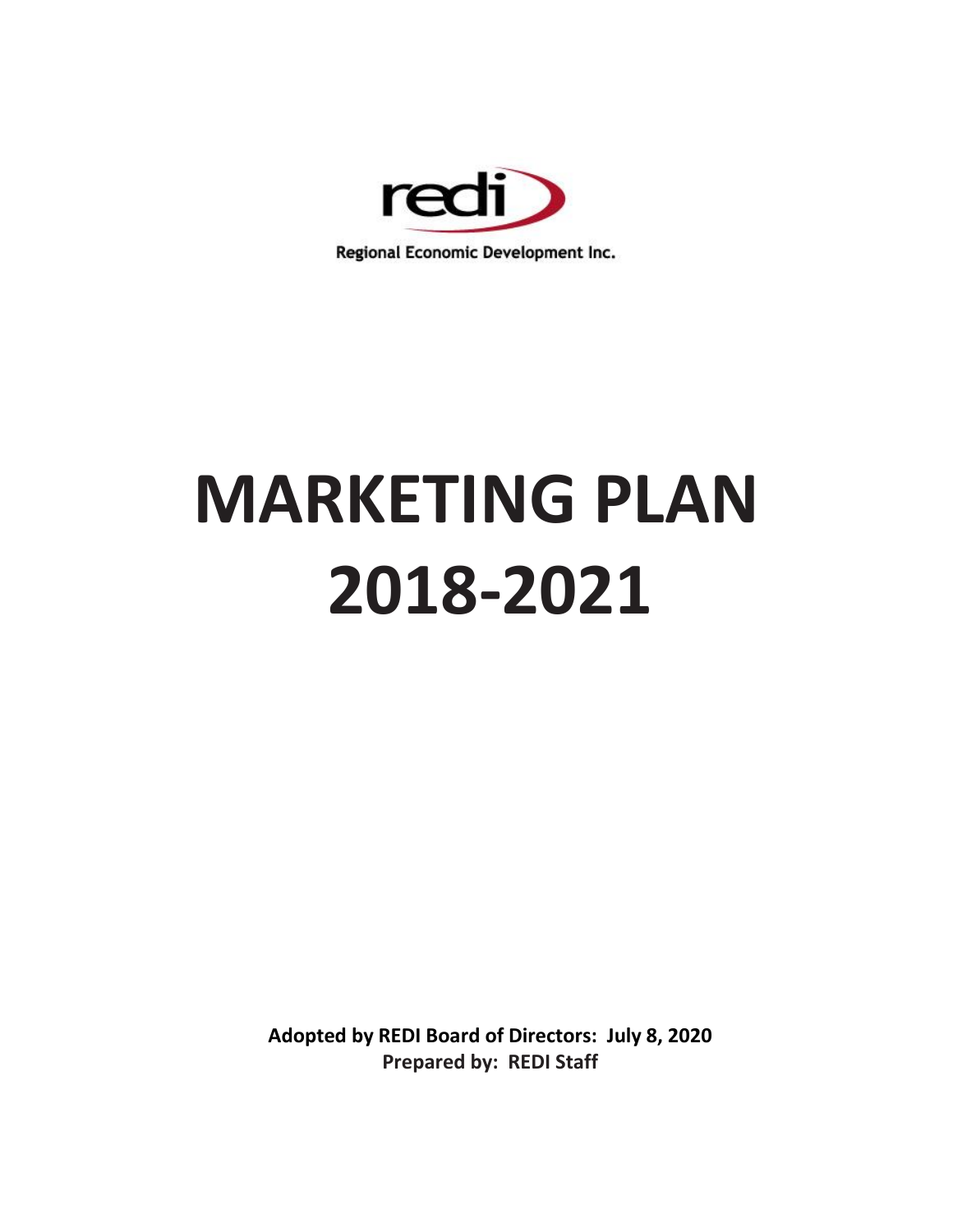# **REDI MARKETING PLAN 2018-2021**

# **VISION**:

To *work together with community partners* to create a better economic future for Columbia and Boone County.

# **MISSION**:

To assist in the *creation of quality job opportunities* that support upward economic mobility for the residents of Columbia and Boone County.

# **MARKETING GOALS:**

- 1. *Attract* business to Columbia and Boone County by raising awareness nationally of Columbia and the communities of Boone County as a business location.
- 2. *Retain and expand* the local employment base by educating residents about the positive economic impact of existing legacy companies, the value of services REDI provides, and the opportunities for collaboration with local educational institutions to increase and improve the community's workforce.
- 3. *Grow* startups in Columbia and Boone County by promoting REDI's Innovation Hub and the region's entrepreneurial ecosystem.
- 4. *Raise local awareness of REDI* and its mission, educate the public about REDI's programs and the benefits of positive economic impacts and job creation.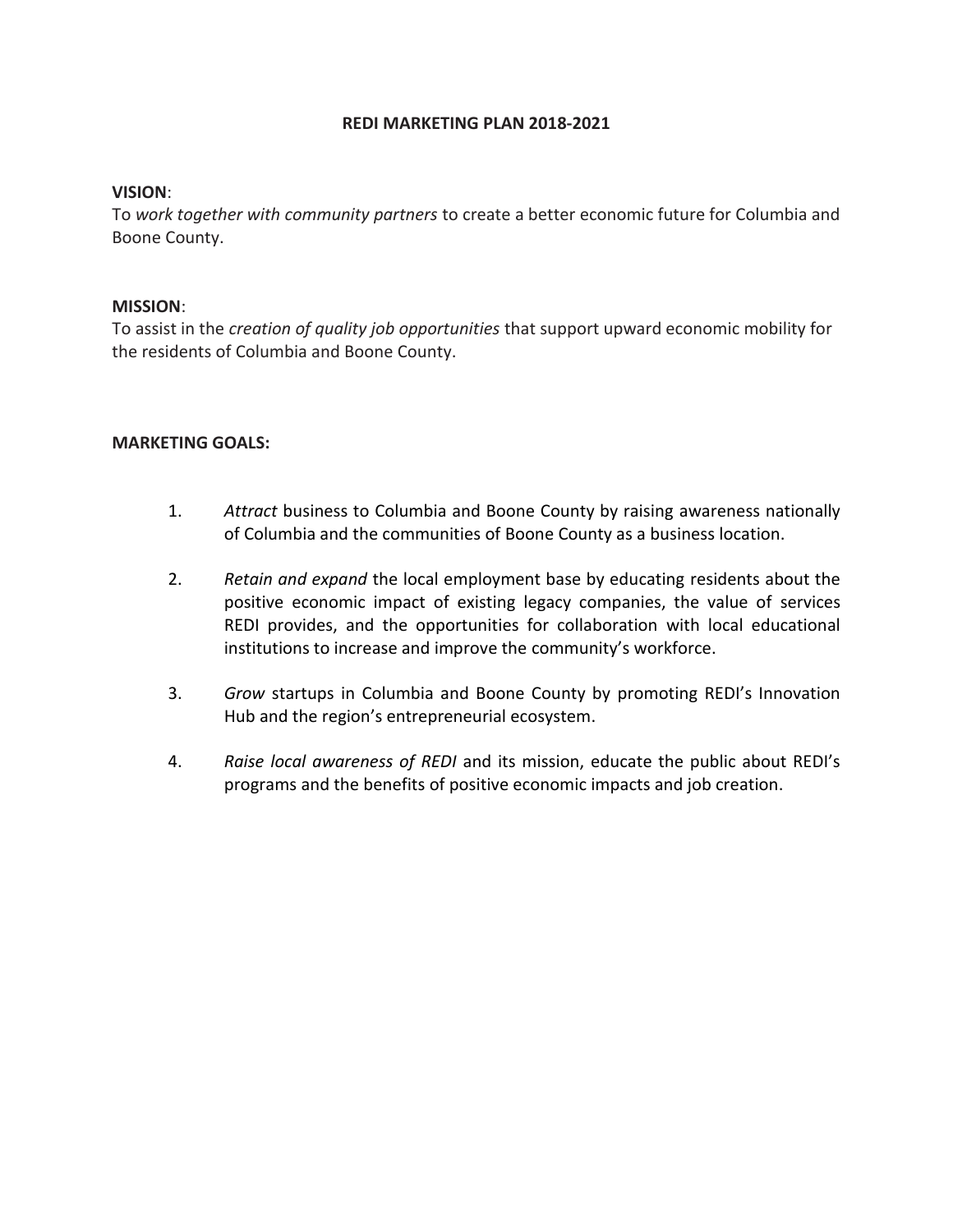**GOAL #1: Attract business to Columbia and Boone County by raising awareness nationally of Columbia and the communities of Boone County as a business location.** (*Strategic Plan Goal:* Attraction - Targeted Industry Development)

**Target audience**: Site selection consultants and Missouri area real estate brokers

### **Objectives:**

- $\circ$  Continue Missouri Partnership marketing trips with an emphasis on consultant briefing missions; and, participate in Kansas City and St. Louis Society of Industrial and Office Realtor (SIOR) events, and conduct visits to metro area brokers/realtors.
- $\circ$  Increase information sought by site selectors on REDI website to reflect needs of site selectors. (More clearly list info in Fact Book on Attract web page, for example, largest employers, quality of life, incentives; attraction related press releases, etc.).
- $\circ$  Utilize LinkedIn to connect with site selectors, realtors, the Missouri Partnership, and other business attraction contacts to share information on our region, our area workforce, and assets for attraction of new business and industries.
- $\circ$  Evaluate effectiveness of advertisements in industry magazines such as Forbes, Site Selection, Area Development and place ads if deemed appropriate.
- $\circ$  Focus Facebook advertising featuring REDI attraction video(s) to targeted industry and geographic area.

**Metrics:** Site visits to Columbia/Boone County, circulation of advertisements placed or articles published, visits to REDI website and pages viewed, connections to LinkedIn and views/likes of social media posts.

**Outcomes:** Increased RFI's, site visits to Columbia/Boone County and successful attraction projects.

**Resources:** REDI Website, videos, Facebook, LinkedIn, site selection consultant publications.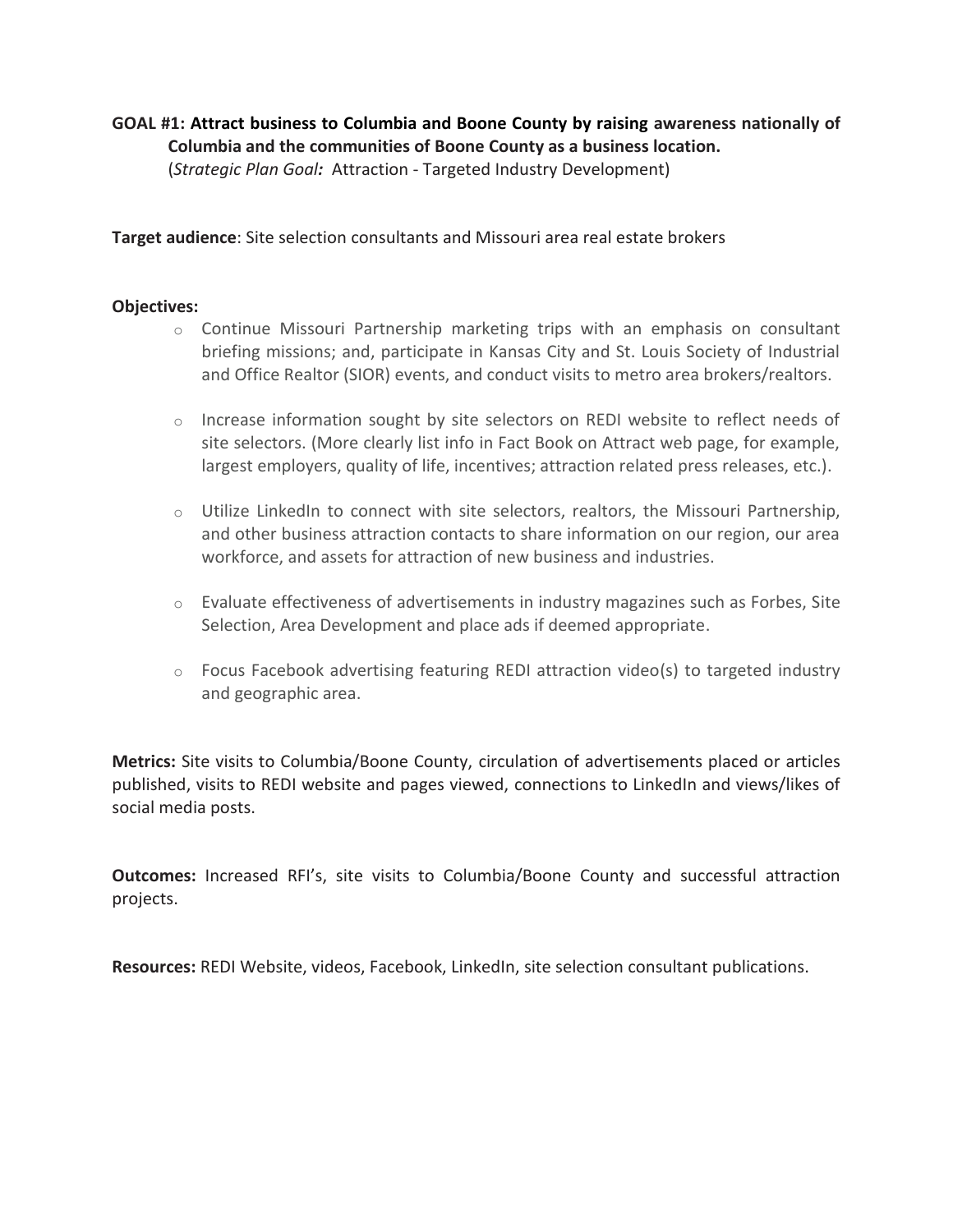**GOAL #2: Retain and expand the local employment base by educating residents about the positive economic impact of existing legacy companies, the value of services REDI provides, and the opportunities for collaboration with local educational institutions to increase and improve the community's workforce.**

(*Strategic Plan Goal:* Expansion/Retention – Stability of Existing Legacy Companies)

**Target audience**: Residents and employers of Columbia/Boone County

# **Objectives:**

- $\circ$  Generate and distribute press releases with news of economic activity, intentionally including explanations of project benefits and programs that promoted the project.
- $\circ$  Public awareness ads: Framed ads with general info about REDI (REDI's mission, REDI's general work) with alternating timely info within (timely news about expansion projects such as Dana and Kraft-Heinz) or short snippet explaining an incentive or economic benefit or specific activities.
- o Distribute REDI coverage, news, and re-sharing old stories of local successes and REDI projects through social media channels (Facebook, Twitter, LinkedIn) at regular frequency.
- $\circ$  Pitch articles on different topics for local publications Columbia Business Times, Columbia CEO, Inside Columbia, Relocate, others.
- o Participate in community events: Chamber of Commerce Showcase CoMo (for example, business to business interaction and REDI staff interaction with public).
- $\circ$  Promote area employers who provide business briefings at monthly REDI Board of Directors meetings in NewsLinks.

**Metrics:** Number of events, size of audience, placements of positive news stories.

**Outcomes:** Positive reception of local expansion and retention economic projects and activities; retention of local employment sectors; maintain low unemployment figures.

**Resources:** REDI website; social media, Columbia Missourian, Columbia Daily Tribune, local promotional publications, City Source, MyColumbia city employee intranet, Zimmer Radio Group, Cumulus Radio stations, City Channel, Columbia Business Times, Columbia CEO, Inside Columbia, Relocate magazine.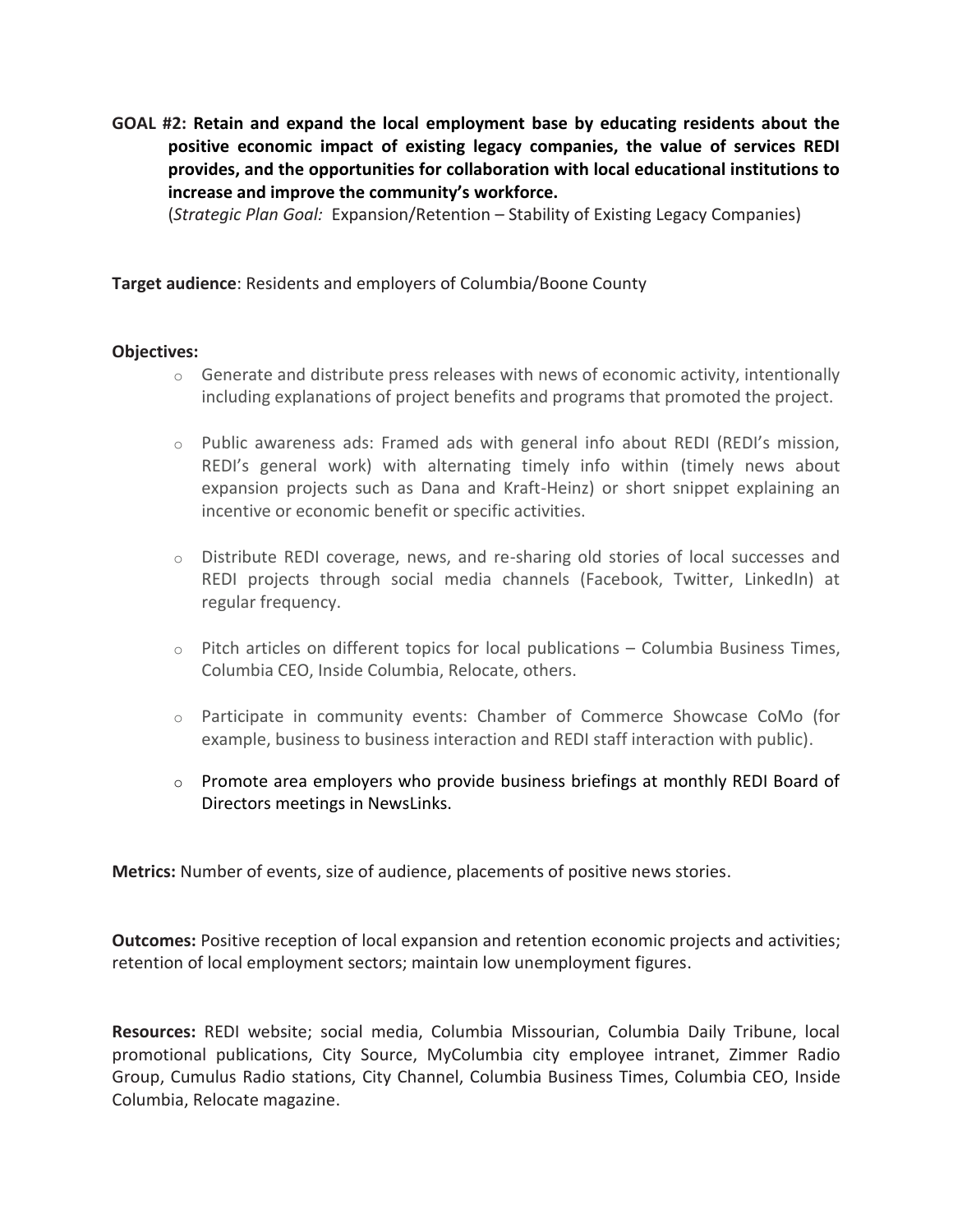# **GOAL #3: Grow startups in Columbia and Boone County by promoting REDI's Innovation Hub and the region's entrepreneurial ecosystem.**

(*Strategic Goal Plan:* Entrepreneurship – Support Startups and Advance Emerging Technologies)

**Target audience:** Entrepreneurs of mid-Missouri

# **Objectives:**

- $\circ$  Create marketing materials for the Hub and the region's ecosystem, including recruitment of new clients and promotion of local talent.
- $\circ$  Use community calendars, and those of our partners, to promote collaboration, regional events and activities, information about the Hub, and Hub opportunities.
- $\circ$  Promote Hub clientele through social media and press releases, as part of support to clients and avenue of showcasing REDI's work in entrepreneurship.
- o Recruit REDI investors to provide network of professionals to provide business counseling services, consulting, mentoring and training; gain entrepreneurial contacts and resources in community who have actionable understanding of REDI programs.
- $\circ$  Generate buzz and awareness for Columbia and Boone County's startup ecosystem locally and nationally through entrepreneurial related channels; host annual Entrepreneur Hall of Fame event to highlight legacy of excellence in entrepreneurship.
- $\circ$  Provide marketing support for the region's food/beverage/agriculture ecosystem as resources develop and commercial outlets come online.

**Metrics:** Marketing pieces created, attendance at Hub events, placement of advertisements and positive articles, increased views and likes of social media posts, increase views of REDI website pages, number of views and likes.

**Outcomes:** Increased number of Hub clientele and participation in Hub events, jobs created by present and past Hub clients, increased awareness of region's startup ecosystem.

**Resources:** Community partners, REDI investors, community calendars, REDI website, social media.